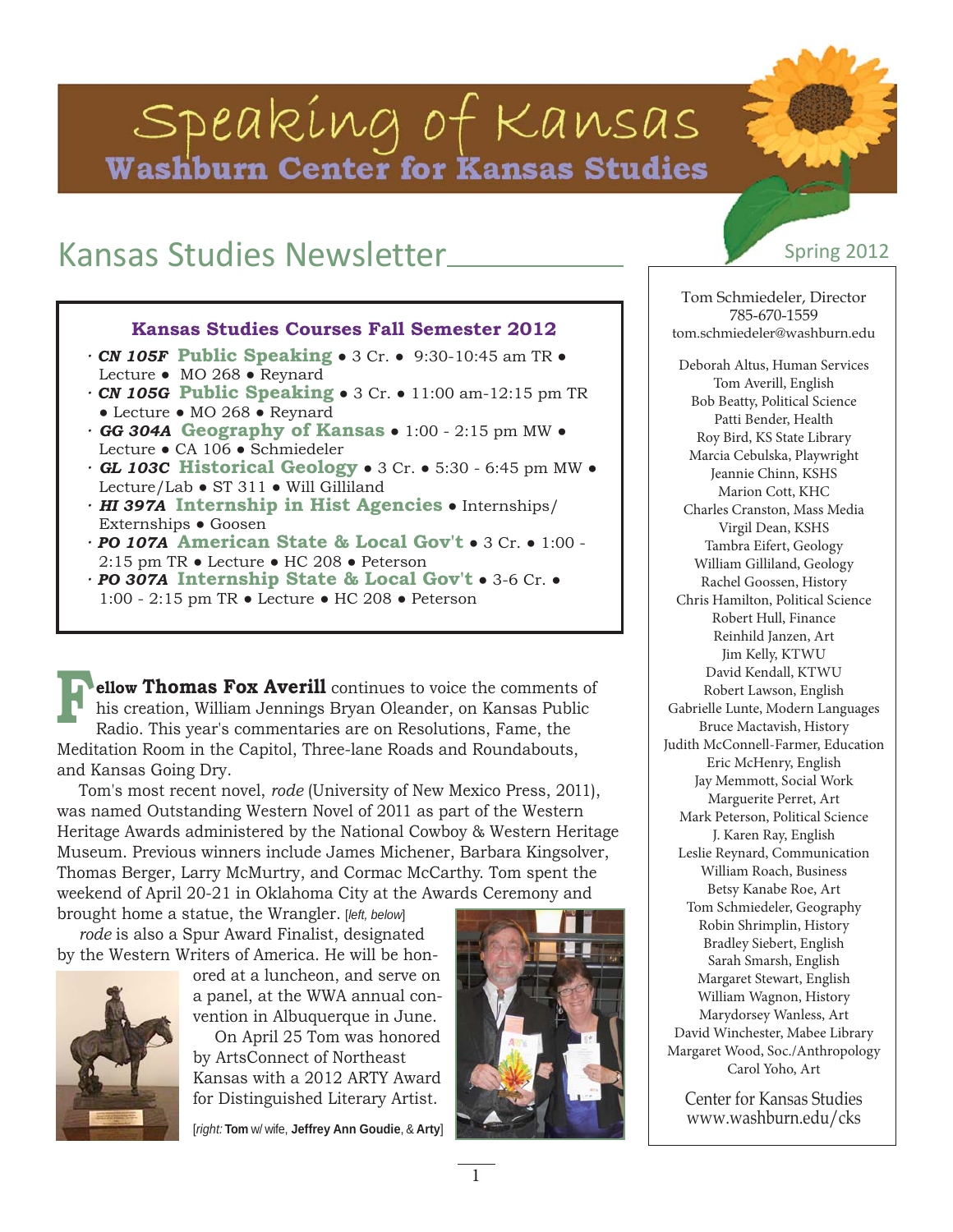## Fellows News

**The Kansas-based Waiting Room Project,** a national creative collaboration on women's health topics created by fellow and Washburn art professor **Marguerite Perret**, generated a bevy of successful events during the spring semester.

In mid-January, the expansive art installation, *The Waiting Room: Lost and Found*, launched at **To-**

**peka's Alice C. Sabatini Gallery** with a reception, a short play (*Tick Tock*) by fellow **Marcia Cebulska** and performance art directed by Washburn theater and womens and gender studies professor Sharon Sullivan. During the next two months, nearly 4,000 people visited the art exhibition and its interactive stations, leaving behind more than 300 personal stories that will be shared through the broader dialogue—website, sound works and performances.



A visitor experiences the breast-cancer tableau at the opening reception for The Waiting Room: lost and found on January 13 at the Alice C. Sabatini Gallery in Topeka.

In January, the book, *A Waiting Room of One's Own: Contexts for the Waiting Room Project*, was the center of a Lawrence Arts Center panel featuring editor and Washburn English professor **Sarah Smarsh**, art editor **Marguerite Perret**, and essay contributor and retired Washburn art history professor **Reinhild Janzen**, all of whom are or have been fellows. **KU Med-**

> ical Center's Office of Cul**tural Enhancement and Diversity** purchased copies of the book for 250 incoming medical students as part of a book program that selects one common read each year (**past selections** include Anne Fadiman's *The Spirit Catches You* and *You Fall Down*) to broaden perspective and understanding among budding healthcare professionals. **Rutgers University** invited the Waiting Room Project to submit the book and other materials to

The show closed in mid-March with an intimate discussion circle at the library and a celebration at Blue Planet Cafe in downtown Topeka.



Some of the contributors to the book *A Waiting Room of One's Own*: *Contexts for the Waiting Room Project* gather at the launch party on January 25 at the Lawrence Arts Center. *Rear, left to right*: **Marguerite Perret, Marcia Cebulska, Sarah Smarsh, Rachel Goossen, Stephanie Mott, Reinhild Janzen**. *Front, left to right:* **Inge Hansen, Stephanie Lanter, Natabhona Mabachi, Bruce Scherting.**

its **Mirian Schapiro Archives**, whose Special Collections document work by women artists.

In March, Perret, Smarsh and Janzen along with primary project artists Stephanie Lanter, an art professor at Emporia State University, and Bruce Scherting, gave a presentation on the Waiting Room Project and

related topics at the **Pop Culture Association/American Culture Association National Conference** in Boston.

The project, which has received support from the Center for Kansas Studies and numerous private and public sources, continues to evolve;



please see *thewaitingroomproject.org* or *facebook.com/ groups/thewaitingroomproject* to stay up to date, learn more about the collaborators and get involved.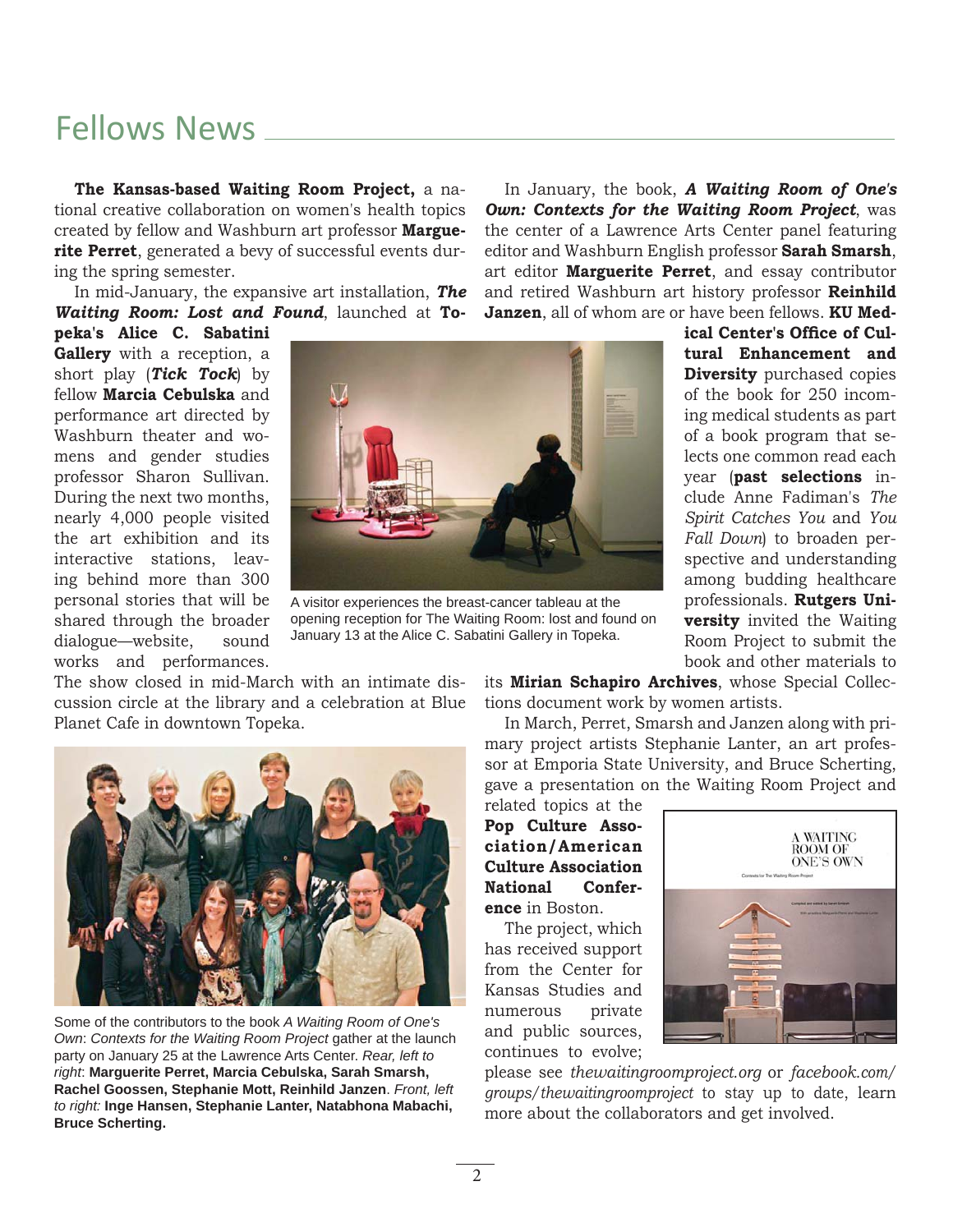### **Mo's Place, Beaver, Kansas**

**Beaver, an unincorporated community of 28 people,** is located in northeastern Barton County about twenty miles north of Cheyenne Bottoms Wildlife area. Beaver came into existence in 1917, relatively late for a Kansas town, on a spur of the Santa Fe Railroad. Apparently, though, the idea of establishing a town at its location dates to 1888 when Alden Speare, as president of the Bardeen Town Company, transferred ownership of part of the future town site, a seventeen-acre parcel identified then as the "Railway Station Grounds," to the Chicago, Kansas and Western Railroad Company, a subsidiary of the Santa Fe.1 In response to rapid economic growth in the state, Santa Fe officials had created The Chicago, Kansas and Western to build several new lines "through some of the best and most improving territory of Kansas," including northern Barton County.2 By the late 1880s Speare was a seasoned townsite promoter who, as president of the Arkansas Valley Town Company, comprised of mostly Santa Fe men, had platted numerous towns—Syracuse, Cimarron, Lakin, Kinsley and his namesake Spearville—along the main line of the Santa Fe Railroad and along Santa Fe branch lines elsewhere in Kansas. Why Speare transferred ownership of the townsite to the railroad is not known but whatever the reason, it became irrelevant when construction halted at Holyrood about fifteen miles short of the Beaver townsite.3 The remainder of the projected line wasn't completed until 1916 when the Santa Fe built the Little River Extension to the

by **Tom Schmiedeler** Professor of Geography, Dept. of Political Science

townsite and sixteen miles beyond to its terminus at the inland town of Galatia.

Beaver, platted by the Beaver Town Company, which operated out of an office in Topeka, began auspiciously enough. Shortly after platting, several individuals located two banks along its T-town business district. By January of 1933, in the wake of an oil boom, Beaver had three grain elevators, two churches, a hardware store, lumber yard, barber shop, post office, grocery, pool hall and one of the two original banks.4 The oil boom helped sustain the town's economy during the Great Depression, but Beaver's tardy birth coincided with

the dawn of the automobile era and this revolutionary new form of transportation expanded opportunities for local

people to trade in larger places that offered more goods and services. This factor, along with rural population loss from advanced mechanization of agriculture and the concomitant increase in farm size, conspired to sap the town's economy to the point that "there was very little left by the 1950s." 5 By the approach of the new millennium the surrounding wheat fields from which it arose threatened to engulf its viability as a place.

When I came to Beaver in July of 2011, none of the few remaining buildings along Main Street had functioning businesses. A relatively new one, however, could be found one block to the west on Elm Street and it was the reason why I was there. Specifically, I came to speak with Len Moeder to learn how he and his wife, Linda, the owners of Mo's Place, have managed to bend the laws of economic geography by opening and successfully operating a microbrewery and restaurant in an isolated location with a severely limited market.6 As one who enjoys a good beer, it seems to be altogether a rather pleasant assignment I have given myself. I arrive at mid-morning on a Monday, the day of the week set aside for brewing and so while Len began the brewing process by sanitizing the vessels, he told me the story of Mo's Place.

Len grew up in the Hoisington area where his father was a

By January of 1933, in the wake of an oil boom, Beaver had three grain elevators, two churches, a hardware store, lumber yard, barber shop, post office, grocery, pool hall and one of the two original banks.

> tenant farmer and his mother a homemaker. Len recalls that in the first ten years of their marriage, the family lived on eleven different farms as his father sought better jobs. With his declining health, the family moved to Hoisington where Mr. Moeder worked primarily as a carpenter but also as a janitor in the Catholic school. Len attended Pittsburg State for three years, but when he "ran out of money," he moved to California where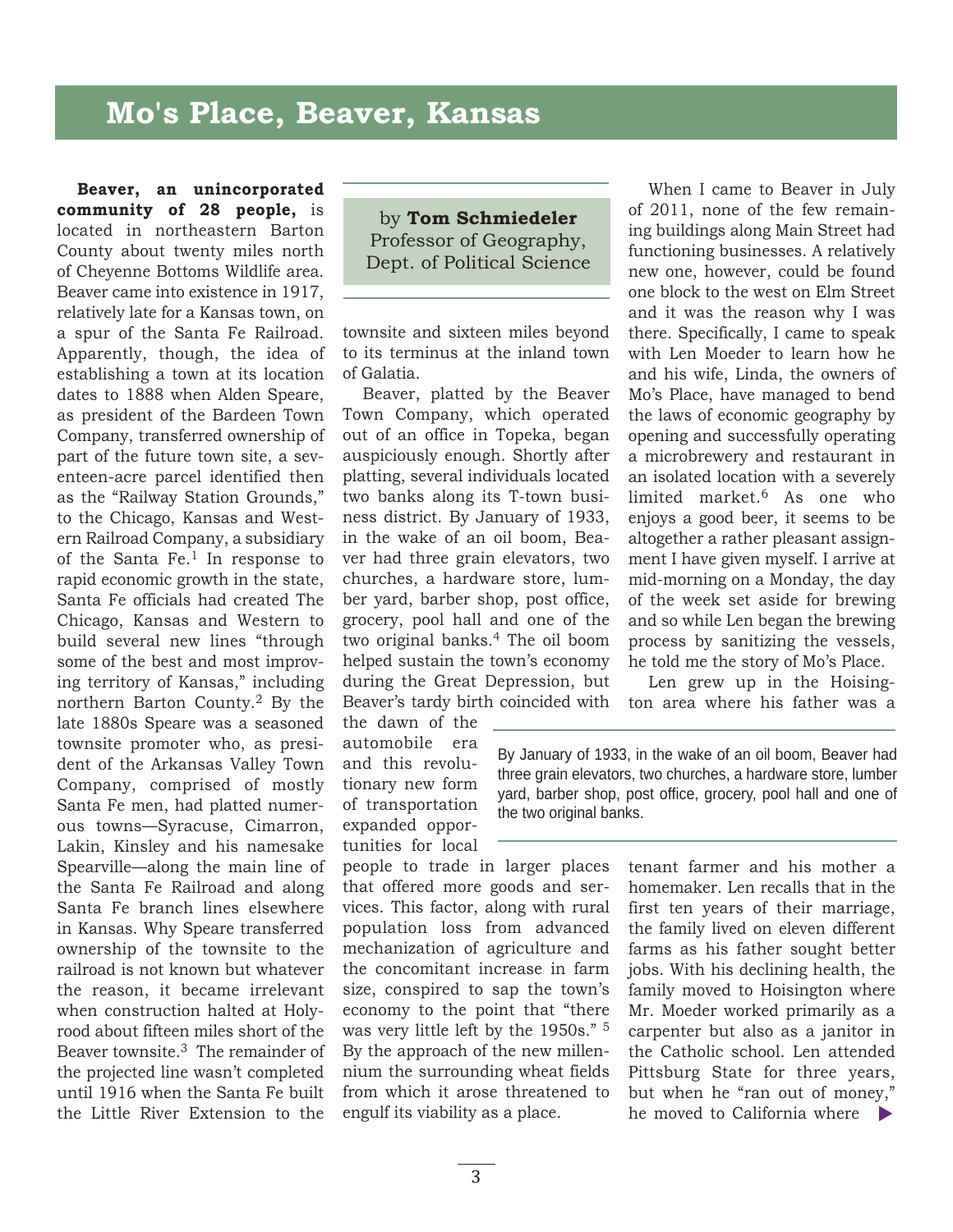a sister resided and began attending California State University, Fullerton. After graduating he worked for two corporate giants for about thirty years: Warner Lambert (Certs, Listerine, and Rolaids) and Best Foods, a division of CPC International (Skippy peanut butter, Mazola corn oil, Gatorade) now controlled by Unilever. Linda, originally from San Jose, California, earned an undergraduate degree in animal science and came to work at a pig farm operation in Plains, Kansas. "And once she learned as much as she could ever learn about a pig," she went to the University of Kansas and earned a Master's in business. They met after she returned to California when Len hired her for a warehouse supervisor position and then promoted here to Production Manager at Best Foods. **A** a sister resided and began for "product resear<br>
attending California State Univer- tored which syles stiry, Fullerton. After graduating he appeal and those<br>
stiry, Fullerton. After graduating he appeal and those worke

Linda, originally from San Jose, California, earned an undergraduate degree in animal science and came to work at a pig farm operation in Plains, Kansas.

Len became interested in brewing when one of his corporate bosses approached him one day at work with a bottle of unlabelled, dark beer and told Len to take it home and try it. Len thought the brew was "real tasty" and when he learned that his boss had made it in his kitchen, he thought he could brew something just as good. After Linda gave him a kit for Christmas, Len began home brewing. He made fifty-five batches in their kitchen, most of which went into numbered, 22-ounce, "bomber" bottles, which he and Linda then took to parties

for "product research." They monitored which styles had the greatest appeal and those eventually became more or less the standard bearers— Purple Cat Pale Ale, Crazy Hawk Red Ale, Beaver Creek Brown Ale, Elm Street Porter—that they brew today.

Home brewing is an enjoyable hobby for many, but relatively few home brewers make the transition to proprietor of a microbrewery. Len and Linda's decision to do so was partly determined by the job experiences they shared. Len's last job in California was a plant manager contracting fruit juices for Cliffstar Corporation, the management of which wanted him to move to Puerto Rico. Len was unwilling to do so and by then he commanded such a high salary that the company was willing to buy out his contract. Linda, too, left Best Foods and worked briefly in a management position of a vinyl window/door manufacturer. During these last job stints, they continued to develop a business plan for a micro-brewery in California but, according to Len, "the best thing that ever happened was that the real estate company that we were working with turned down our offer." For Len and Linda, the rejection was a sign to fulfill their dream elsewhere; besides, the cost of opening a micro-brewer in California meant going into debt again and they refused to do that. Linda suggested that they move back to Kansas where their capital investments and operating costs would be much lower and so they moved in 1999.

Of course, the great geographi-

cal question is why choose tiny Beaver as the site for their brewery. One might assume that Len's roots in Hoisington would lure the couple back to the central-Kansas region and that Great Bend, with a population of about 16,000 and only eleven miles from Hoisington, would seem a logical choice. Their decision to locate in Beaver was partly ruled by circumstance— Len's sister, who still lived in the area, had alerted him to a building for sale there—but it was also determined by the amenities of the place that few outsiders recognize, seeing it only as the skeletal remains of a ghost town. As Len related,

We looked at Claflin, we looked at Hoisington and we looked at buildings in Great Bend. And we heard about this place being available for sale and we wanted a small, small, community and we wanted to have dogs and we wanted a garden. We wanted to do it small with just the two of us. That's how we landed here.

Another asset—the low cost of living—of places like Beaver was also appealing. One does not have to live in California to know that living expenses there are among the highest nationwide and for Len and Linda to leave there out of debt was "the best feeling" they ever had.

Then, too, the experience garnered from a life time of work in the food processing industry gave them confidence in their management skills. And, according to Len when they went to a seminar in Seattle, Washington, "they said if you build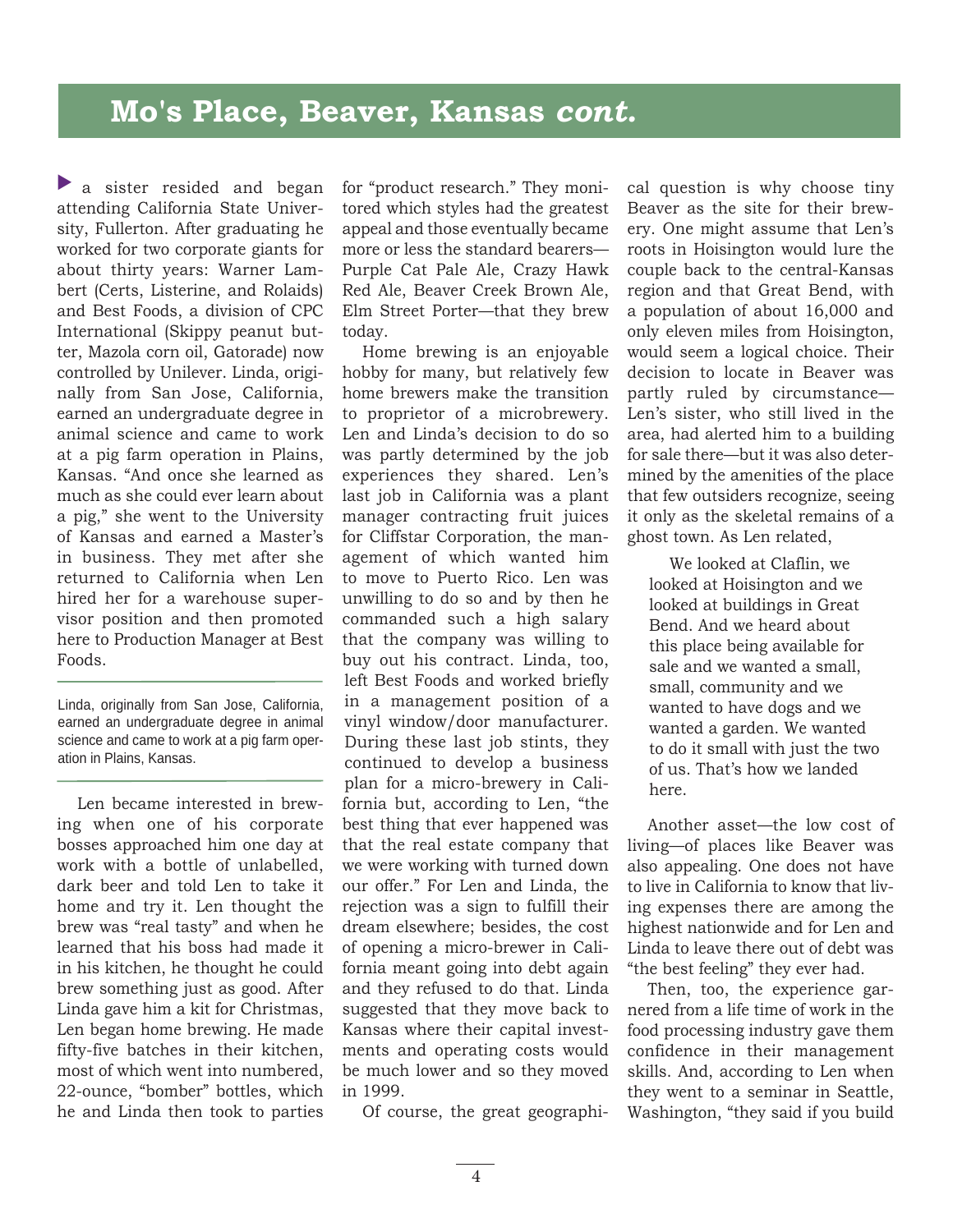### **Mo's Place, Beaver, Kansas***, cont.*

it they will come" that was all they needed to hear. And so Mo's Place, named for the first two letters in Len's and Linda's (Morin) last the beginning. Three days after opening, because of a gas leak and fire, they had to replace an old stove with a new one costing \$5,000.



up despite No Smoking signs. And, according to Len, some smokers, even though they only grudgingly accepted the ban, often would linger inside two hours or more without a cigarette break outdoors.

police newcomers who would light

Initially, the restaurant was open six days a week from 10:30 in the morning to midnight. After three months, Len and Linda thought that they were "going to kill themselves" so they reduced their opening days from Tuesday through Saturday and made adjustments in their daily hours as well because they came to realize that in a rural area, it wasn't profitable to be open late. So they changed their closing time to 11:00 P.M. then to 10:00 P.M. and then, after a couple of more years, to 9:00 P.M. Then, after several years,

Mo's Place on Elm Street in Beaver. The grain elevator in the background is the only other business in town.

names, was born in the tiny hamlet of Beaver.

The building they purchased, erected in 1970, was typical of the period: rectangular with flat roof, metal siding, and suspended, paneled ceiling. At the time of purchase, it was home to a functioning business that was "more of a beer joint" than a restaurant but the owners did serve some food. As Len recalled, "we took it over on the fly. We got the keys at nine o'clock on a Sunday night and we were open for business on Monday morning at 10:30." It was June and smack in the middle of the central Kansas wheat harvest.

As so often happens in the opening of a new business in an older building, they were challenged from Initially, the restaurant was open six days a week from 10:30 in the morning to midnight. After three months, Len and Linda thought that they were "going to kill themselves" so they reduced their opening days from Tuesday through Saturday...

Much of the cooling equipment was dated and had to be replaced also, and they have added more cooling capacity because they needed it. Additional capital went to ceiling insulation and a new eight-ton, air conditioning system. And when Len and Linda decided that they would ban smoking from the beginning, a decision that was way ahead of its time especially for a rural Kansas town, there were plenty of naysayers arguing "you're not going to make any money like that." But the ban proved ultimately to be so positive that the regulars came to

they further reduced the work week to four days. As Len recalled,

We were just awfully busy and we said we don't need this much volume, so let's go to four days a week. So we went to four days a week and when we did our business tripled! We went from five days of being very busy, and our volume tripled when we went to four days. So I voted to go to three days and my wife said no you will kill us. Four days is the niche, but we are here seven days a week. regulars came to seven days a week.  $\blacktriangleright$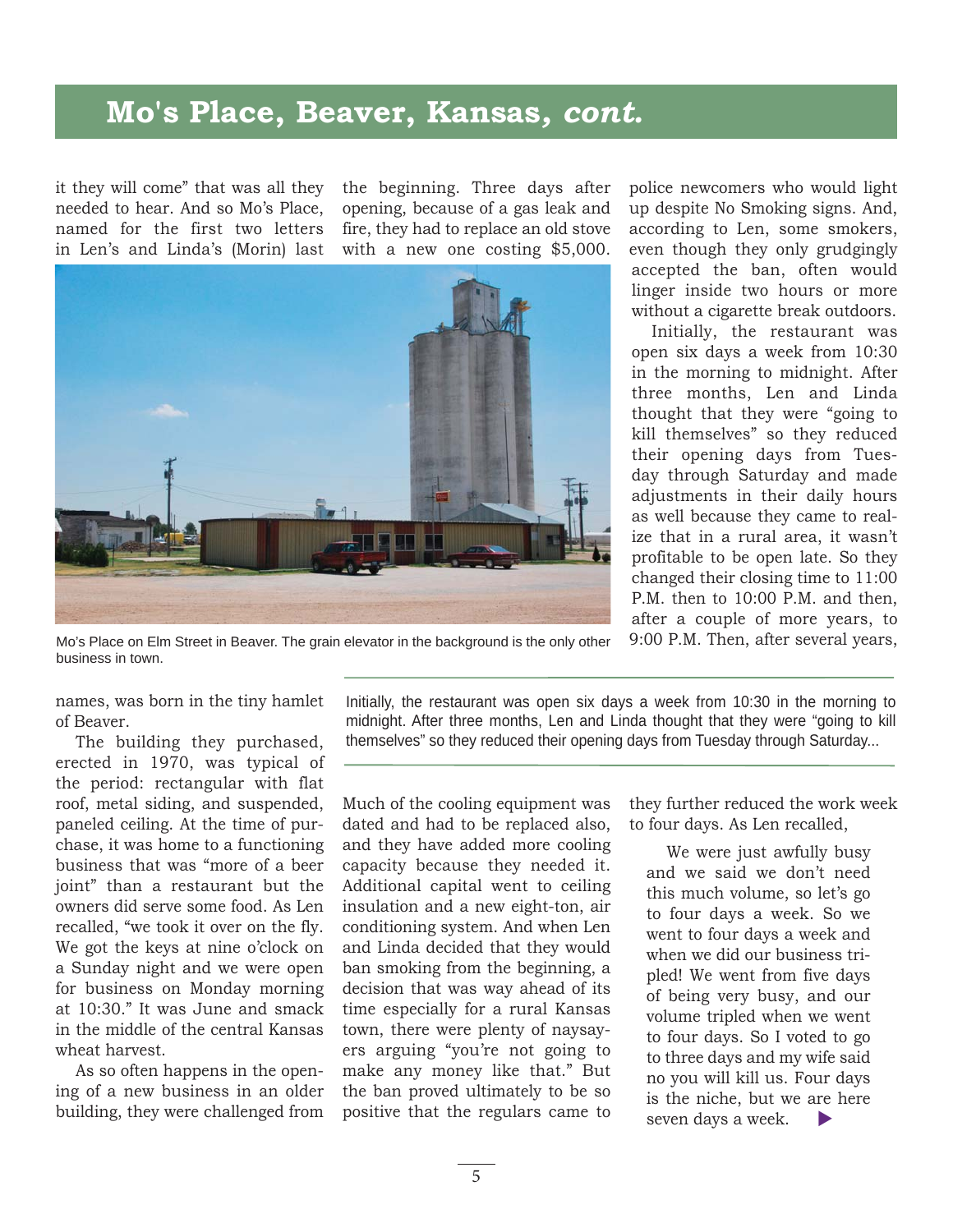### **Mo's Place, Beaver, Kansas** *cont.*

They didn't become a micro brewery until May of 2004 though they wanted to operate one with the restaurant from the beginning. The state of Kansas, specifically a regulation of the Alcoholic Beverage Control Division (ABC) of the Department of Revenue, caused the delay. According to the regulation, an operator of a microbrewery must

the fact that they were located in an unincorporated town, but their location complied with zoning regulations and eventually the director of the ABC approved their license and brewing finally began.

#### **Beer Sales and Beer Styles**

A white board in the brewing area at the south end of the res-

> taurant shows that the number of gallons brewed each year has steadily increased since 2004 to an average of about 70 barrels in 2010. As another indicator of their growth, Len said that he orders a pallet of growlers—650 of the half-gallon glass jugs used as a legal container for the sale of beer



At an early stage in the brewing process, Len empties crushed barley in the mash tun vessel, which holds the barley at a controlled temperature to convert the starches of the grain into sugar. The liquid is then transferred to the boil vessel where hops are added and the spent grain is discarded.

be a resident of the state for four years before qualifying to apply for a liquor and brewing license.7 Len told officials that he was born and raised in Hoisington but they said "that doesn't matter; you moved away." After the waiting period was over, another snag arose over



Record keeping in the brewing area of Mo's Place.

off premise—every year, an obvious sign that he is selling more than refills. State law requires that growlers can be filled only by the

brewery where they originated. Although some customers don't like paying for individual growlers from each brewery they visit, proprietors like the law because it allows their beer to be advertised in their growlers rather than those of another brewer. Len can not fill growlers from other breweries, but he does exchange his for them. As a result, he has accumulated six cases of the foreign growlers, but collectors help deplete the supply.

Len sells domestic beer along with his own beer because "some people still drink it," but he doesn't stock a large variety. He doesn't make lagers and pilsners because he doesn't have the cooling capacity to condition those beers at the lower temperatures they require. These styles of beers originated in Germany and in Bohemia, a mixed German-Czech ethnic region in the western part of the Czech Republic. German immigrants brought these styles to America and after prohibition they evolved into the bland, watery, "industrial" beers, especially their "light" versions, which most American beer consumers drink today. Some have argued that the hotter climates of the U.S. have contributed historically to the prevalence of lighter lager and pilsner styles, but the standardization of their flavor, coupled with mass marketing techniques, particularly after consolidation of the industry into relatively few producers, has



Interior of Mo's Place with brewing area below the Coors sign. Len does sell a limited variety of domestic beers, but most of the beer he sells he makes.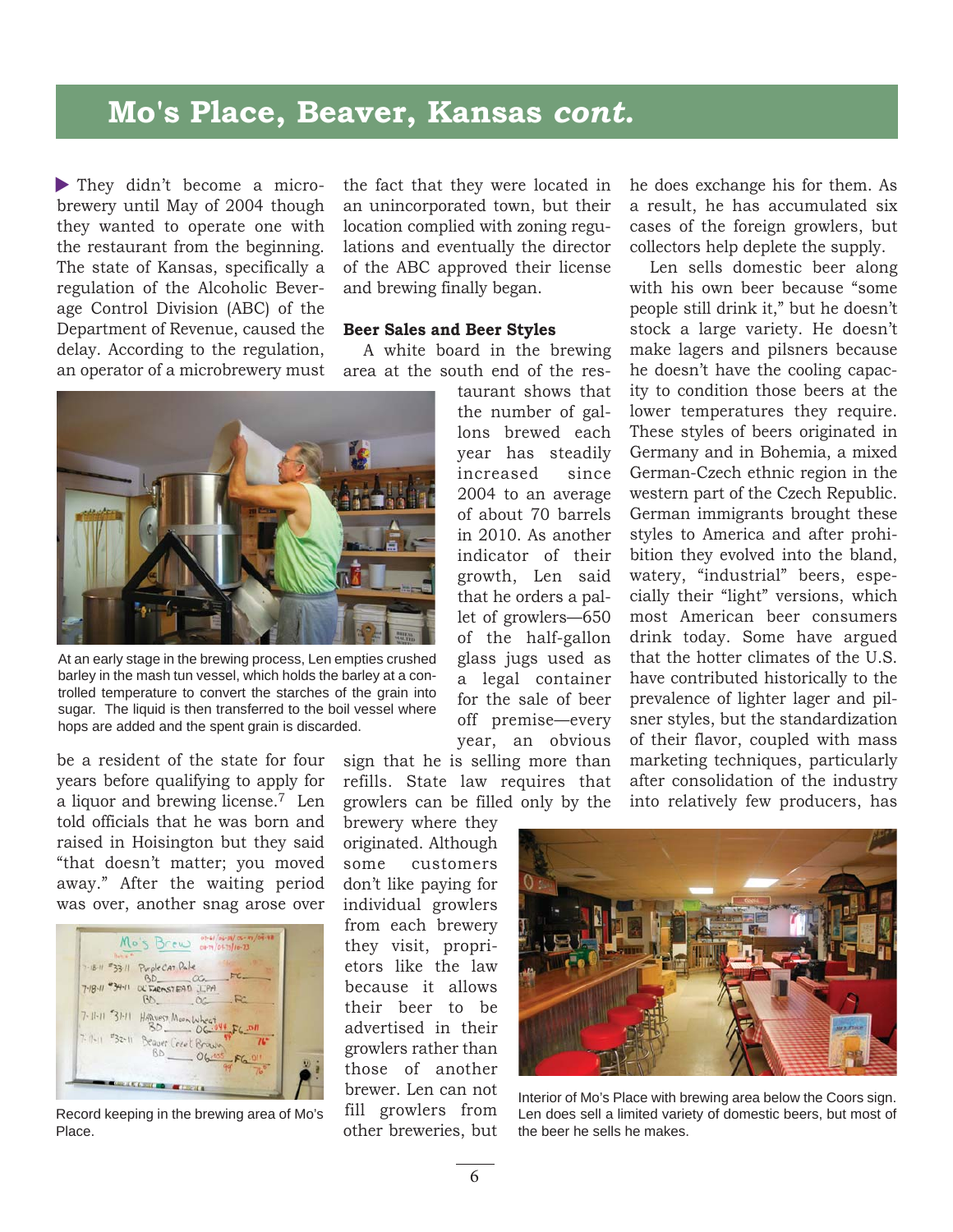#### **Mo's Place, Beaver, Kansas** *cont.*

probably contributed more to their mass appeal.

It seems reasonable to assume that proprietors of micro-breweries, especially ones in rural Kansas, in order to lure customers away from these insipid beers, would first brew styles similar to, but more flavorful than, these beers and then offer something a little more daring, perhaps in the form of a hoppy, India pale ale or, in the words of the great beer connoisseur, Michael Jackson, a toasty, roasty porter.8 Len, in fact, has utilized this approach by introducing a wheat beer because "it is closer to Bud Light and Coors Light." It has become his best seller with Beaver Creek Brown Ale and Purple Cat Pale Ale not far behind. But as a whole, American micro-brewers for the most part have begun their



Hop vines growing on trellises at Len's "hop farm" across the street from the brewery/ restaurant.

breweries by introducing styles of beers that are quite different than the lighter domestic beers and the reason why is more complex than just the need for additional cooling capacities and the associated higher costs (see box below). For Len, he simply liked  $\blacktriangleright$ 

#### **Some Notes on Brewing Styles**

Despite the huge number of breweries (about 1,200) remaining in Germany, the German brewing tradition, as good as some of the beers are, is not particularly known for a diversity of styles, although one must acknowledge the dunkels, helles, alts and weiss beers produced, especially in Bavaria. The reinheitsgebot, literally the "purity order" or the German Beer Purity Law, which limited the ingredients that can be used in making beer, probably has had much to do with it, at least where it was enforced. With some exceptions, there are certainly fewer styles available in a typical German gasthaus than in an established American microbrewery. A gasthaus typically would have the beers of only one brewery on tap and the choices would be limited to an export (slightly above-average strength), pilsner (sometimes characterized by a hoppy aroma and dryness) and perhaps an alt (top fermenting) or some other variety.<sup>i</sup>

The remarkably diverse styles produced by brewers in Belgium and the United Kingdom stand in marked contrast with those of Germany. They are particularly relevant to the birth of the American microbrewing industry in the mid 1980s whose nursery was the Pacific Northwest of northern California, Oregon and Washington. This region has the same marine west coast climate as Belgium and the United Kingdom so that most likely influenced the adoption of those diverse styles, which then spread nationwide in no small part because many microbrewers completed their apprenticeships under the tutelage of the first generation of ships under the tutelage of the first generation of<br>West coast brewers. One also has to consider the tastes of Americans or perhaps it is the *acquisition* of changing tastes hanging t by a new generation of American beer drinkers who, once exposed to the bitters, porters, stouts, IPAs, lambics, quadruples, saisons, witbiers and blonds, began to appreciate flavorful beer. Today, microbrewers, depending on their production and storage capacity, could have as many as 8-10 or more varieties of beer on tap and the capacity to make several more "seasonal" beers all of whose origins will be primarily from the heavyweights of European brewing: the United Kingdom, Belgium, the Netherlands, Germany and the Czech Republic.

<sup>&</sup>lt;sup>i</sup> The German Beer Institute: The German Portal for North America gives an explanation for the origins of "export" on their web site: http://www.germanbeerinstitute.com/Export.html. Since the 1980s, export beers have lost market share to pilsner beers in Germany but, according to the Beer Institute, export, which today can mean about any style as long it is stronger than pils, is on the rebound.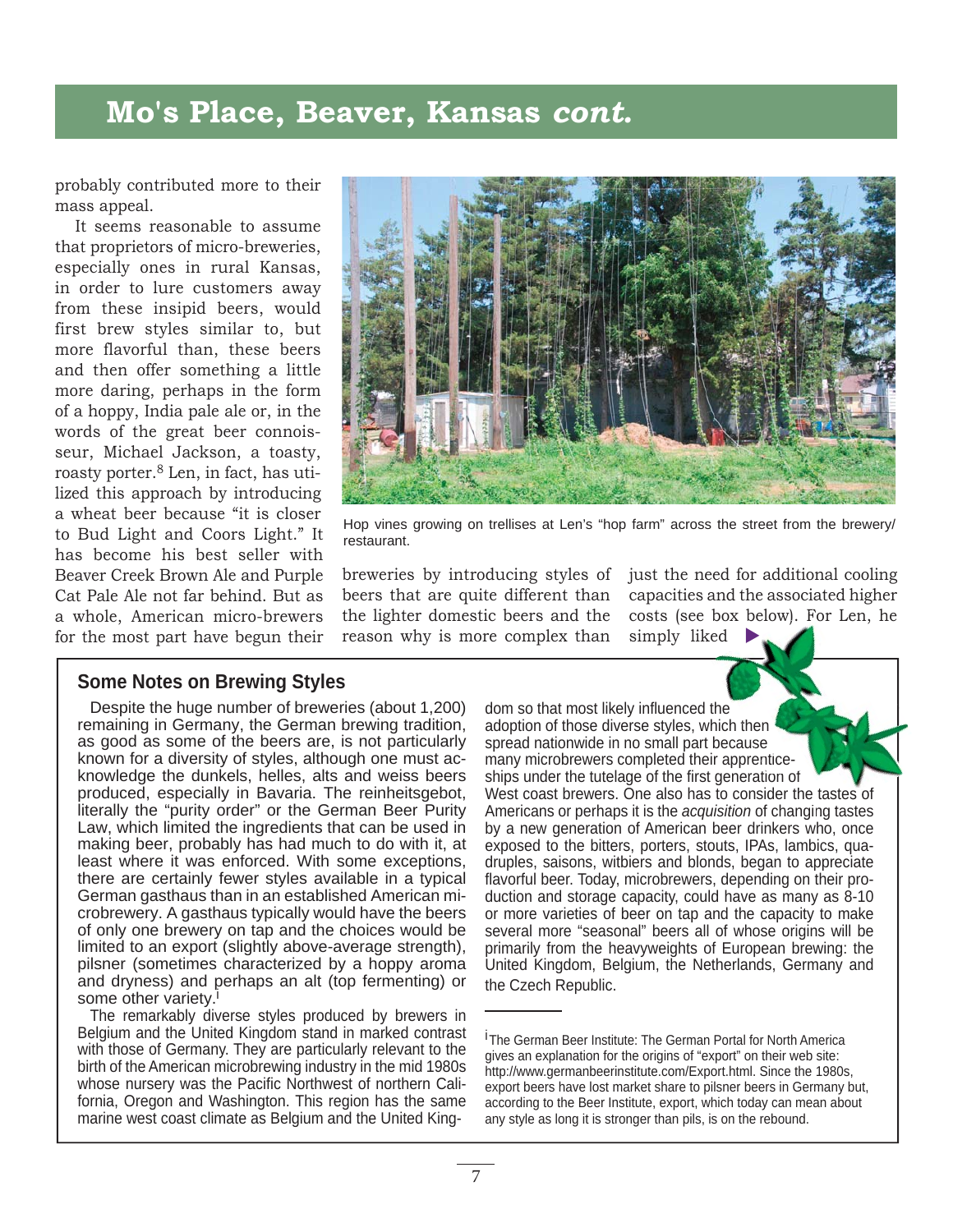the ales he learned to brew through trial and error in California.

Hops are an integral part of beer and Len is currently using pelletized hops, which can be frozen without diminishing quality. However, he began growing hop plants four years ago on a vacant lot across the street from the brewery/ restaurant. He has installed a drip irrigation system with water provided by a well on the property. He now has over four hundred feet of plants (see photo, p.7). When fully developed, he anticipates 750-800 pounds of hops will be harvested. One problem is that his "hop farm," was a residential lot with Bermuda grass. He has "spent some time pulling" but "it is hard to get rid of that stuff." The time needed to eradicate the Bermuda grass, coupled with challenges of the high heat and strong winds of central Kansas, mean that the hop plants require much attention and, for now, it is more than Len can presently give them.

#### **Clientele**

The ratio of revenue at Mo's place is 70% from food sales and 30% from beer sales. Locals comprise about 20% of his overall volume. The luncheon crowd averages about 45 people, but they have served up to one hundred when contractors from the oil fields, farm service people and retired people, who come out for a meal during the week, augment the regulars. Families, too, are a part of the scene. Although food sales are vital to their survival, they would probably not be in business today without the microbrewery addition because during their fouryear waiting period for the brewing

license, annual revenues grew only slowly. The micro-brewery addition changed that. "It was like a switch was turned on and the motor started running."

Of the 30% of revenue from beer sales, 80-85% is generated from his beer, but Len estimates only 7-10% of those sales are to locals and winning them over has been one of the more difficult aspects of having a brewery in Beaver. In Len's assessment, locals have not been exposed to flavorful beers. Many are reluctant to try his beers but there have been converts among those who have. A former Budweiser drinker is now a "hop head" who drinks only the IPA, but he is more the exception than the rule and so Len needs an expanded market for sales. The regional cities of Great Bend, Salina and Hays provide customers, but people come from afar as well. Len describes the lure of a typical outlander to his place:

I had a guy come in on Saturday. He was from Wichita. He says, 'I have been trying to get here for a long time. I finally got to Hays and I was gonna stop here.' He spent a couple of hours here, bought a few beers...It is the out-of-thearea people who keep coming back. I have some people who live in Denver, their parents live in Wichita and their path is through Beaver. So we have that quite frequently.

Another customer from Hutchinson told how he, his wife and in-laws "just love to go to small towns," whereas another customer from Kansas City decided to come to Mo's for his birthday. People have found his doorstep from distant cities such as Boston and New York and from foreign lands such as Ireland, the Czech Republic and South Africa.

Mo's Place has a web site (http://www.mosbrewpub.com) but other than that, Len jokes that the "only time they do any advertising is when we are closed," that is, when they need to inform customers that they will not be open during their regularly scheduled hours. They do a modest amount of advertising, though, in support of the area high schools but most of their regional customers learn about them through word of mouth. For those more distant, the internet brewing world today is chock full of web sites of breweries and links to lists of breweries in each state, and information on just about anything else one wants to know about beer.

Although the cost of living in Beaver is very low, some aspects of the cost of doing business are not. The rising costs of goods and services for the business have been influenced by rising transportation costs associated with higher gasoline prices and their isolated location. The biennial state license fee is \$500 with a non refundable registration fee for an initial license of \$50 (renewal \$10) and, at the time of initial licensing, applicants must submit and maintain a licensing bond of \$2,000. Additional "gallonage" taxes where they might apply are 18 cents/gallon on beer, 20 cents/gallon on wort and liquid malt, and 10 cents/pound on malt syrup and malt extract. And when Len finally sells his product, he must pay a "liquor enforcement tax" of 8% in lieu of a Kansas retail sales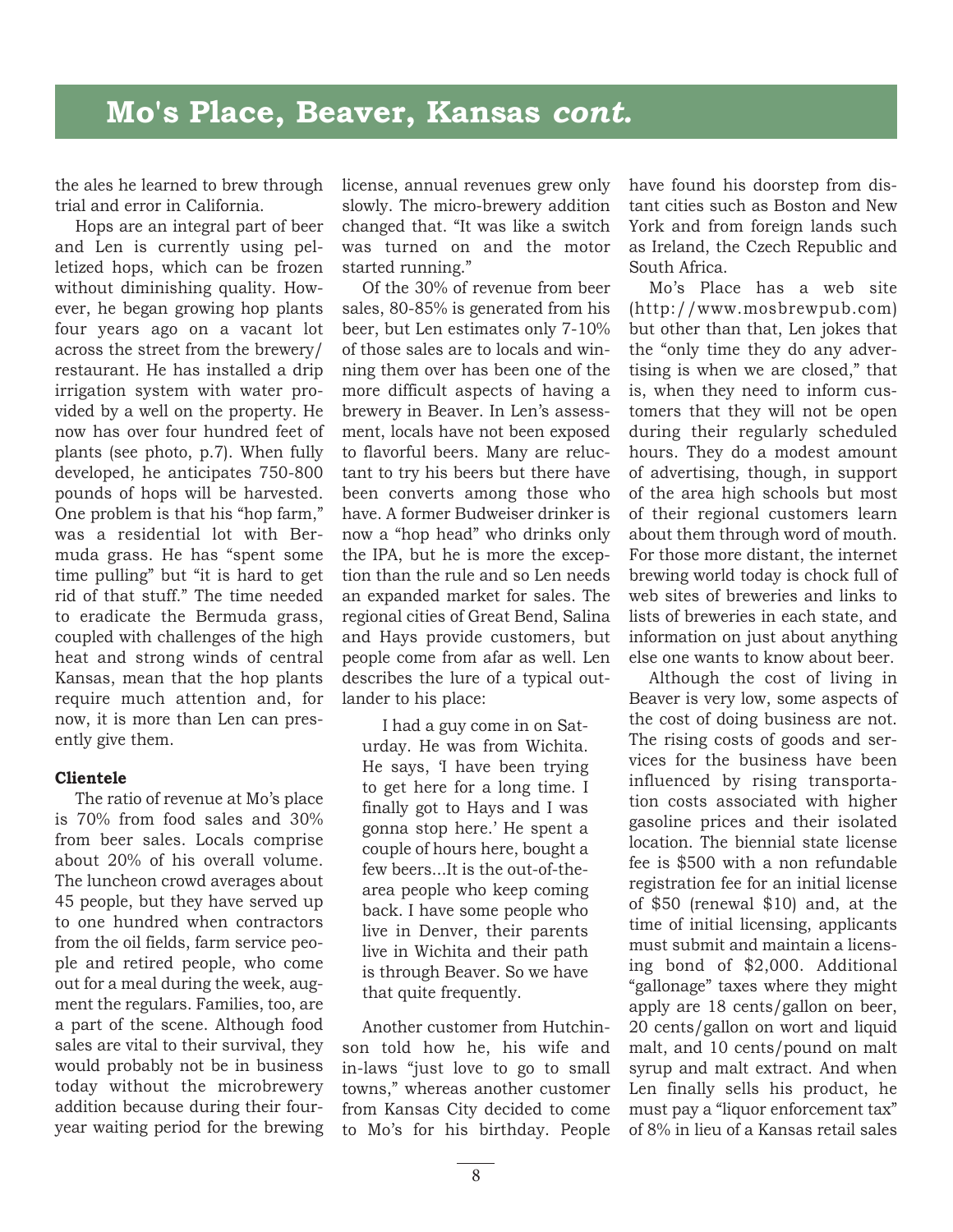### **Mo's Place, Beaver, Kansas** *cont.*

tax. Of course, records must be maintained—one of Linda's unenviable tasks—and they are subject to inspection and audit by the ABC or by Department of Revenue employees authorized by the ABC Director.9 With the high tax discharge flowing into the state revenue stream, one has to wonder why the state waits four years to allow non residents to sail their boats.

The tax issues, or anything else for that matter, haven't abated Len's and Linda's enthusiasm. They have been "happy with the learning process and they like where they are."

The business has been successful to the point that Len believes it could easily support a family of four or five. As for why people travel near and far to Mo's Place, Len thinks that in the culture today, people are interested in change and that they want to experience more than what the industrial food and beverage industries have to offer. Microbreweries are a part of that and their growing popularity is evidenced by the fact that the Kansas Department of Revenue today has licensed sixteen different microbrewery establishments. Perhaps, too, Mo's

Place evokes a sense of adventure in people who are curious as to why there is a brewery in what must be one of the smallest places in the country to have one. For others, it might be likened to a pilgrimage to pay homage to the spirit of past places whose economies were

decidedly local, r e l a t i o n s h i p s deeply communal and the patterns of life more recognizable. Build it and they will come indeed.<sup>10</sup>  $\clubsuit$ 



 $1$  The purpose of the Bardeen Town Company was to purchase land and lay out the town of Bardeen on the SE¼ of section 20, township 16S, range 12W in Barton County. The parcel was sold for \$1 to the railroad on March 27, 1888. See Records of the Secretary of State, Corporation Charters, v. 27, p. 518, Kansas Historical Society. Also see "Descriptive Notes and Memoranda, Original Town Plat, Beaver, Kansas, Barton County Register of Deeds Office, Great Bend, Kansas." 2 *New York Times*, January 5, 1886. Ten Kansas railroads were consolidated into the charter of the Chicago, Kansas, and Western Railroad. Additionally, it was formed to construct several new lines, the longest of which was a trunk line from Leavenworth to the Colorado line through Barton County. See Records of the Secretary of State, Corporation Charters, v. 22, pp. 524-540, Kansas State Historical Society.  $3$  The Chicago, Kansas and Western laid thirty miles of track from Little River to Holyrood in 1886-1887. 4 Calvin Piester. "Founding and Early History of Bea-

ver, Kansas," written for the 1961 Diamond Jubilee of

Hoisington, published in *Family Heritage Album of Barton County, Kansas*, Family Heritage Society, McPherson, Kansas,

1973. Piester was the local agent for lot sales for the Beaver Town Company.

<sup>5</sup>Dan Fitzgerald, *Ghost towns of Kansas*, v.1, 34th Anniversary edition, 1976-2010, The Dan Fitzgerald Company, p.344. Population of Beaver Township in 2000 was 108.

<sup>6</sup> Interview conducted on July 19, 2011.

<sup>7</sup> Kansas Department of Revenue, Alcoholic Beverage Control, *Handbook for Microbreweries*, p.8.

<sup>8</sup> Michael Jackson. *Great Beer Guide: The World's 500 Classic Brews*, (New York: Dorling Kindersley)2000: p.6.

<sup>9</sup> Kansas Department of Revenue, Alcoholic Beverage Control, *Handbook for Microbreweries,* pp.13-14.  $10$  Len Moeder, in an email to the author dated April 24, 2012, states that "business has been very, very good. Customers just keep coming. It is truly amazing."



**The Lincoln Lecture Series** was devised in conjunction with the series of events planned, leading up to Washburn's sesquicentennial celebration.

**Richard Norton Smith**, nationally recognized authority on the American presidency, spoke on "Lincoln and Washburn" on Monday, February 6, 2012.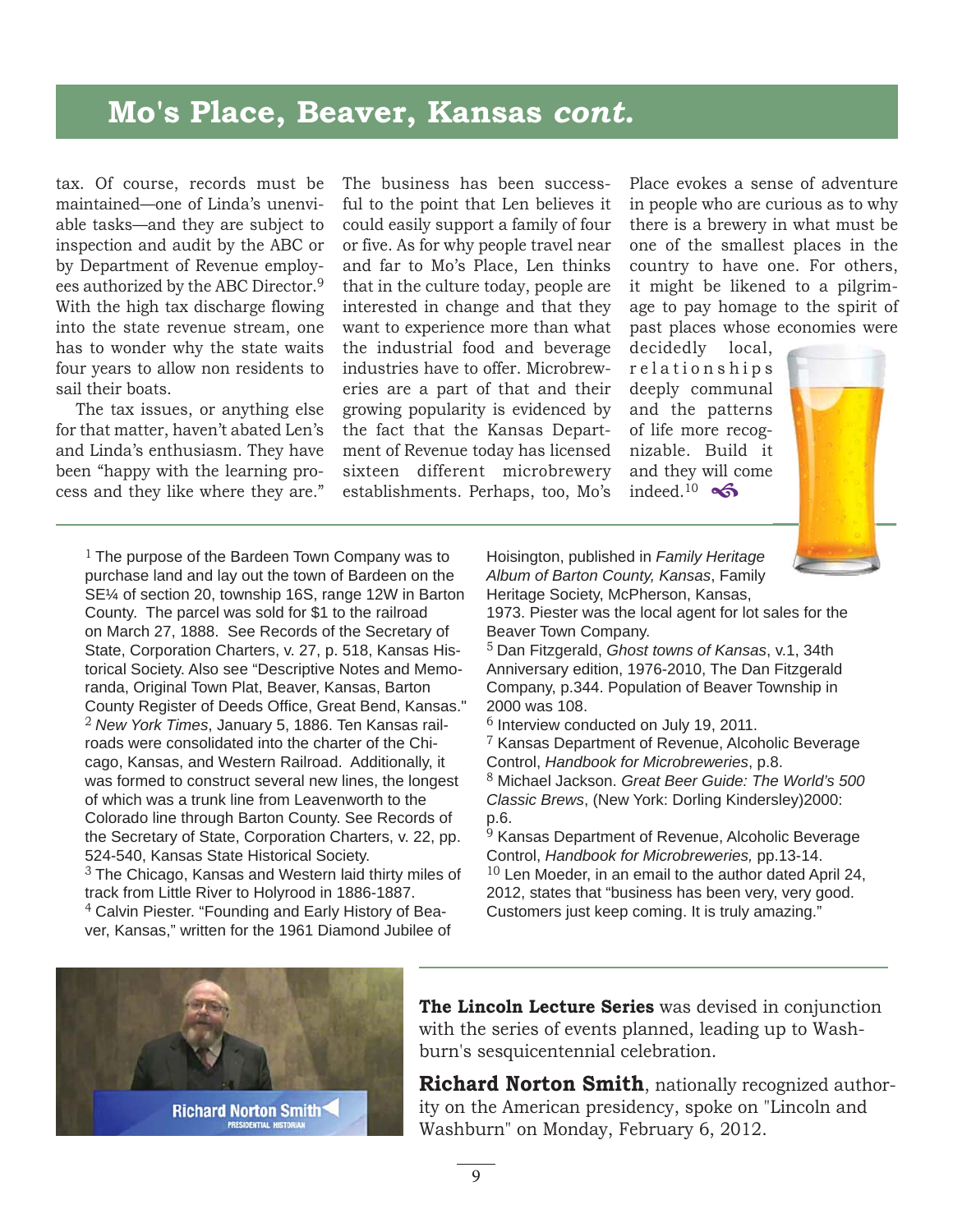### **Fellows Meetings:** *Minutes*

#### **January 26, 2012**

**ellows of the Center** for Kansas Studies met on Thursday, January 26, for a luncheon meeting in the Lincoln Room of the Washburn Union. Attending the meeting were Bill Roach, Tom Averill, Rachel Goossen, Eric McHenry, Dave Kendall, David Winchester, Leslie Reynard, Bob Beatty, Karen Ray, Will Gilliland, Carol Yoho, Mark Peterson, Brad Siebert, Bob Lawson, Marcia Cebulska, Marydorsey Wanless and Tom Schmiedeler. Director **Tom Schmiedeler** told the group that funds remain available for spring projects and spoke of the Kansas Day presentation on Florence, Kansas, that was held the next day, Friday, January 27, with a crowd of about fifty people attending. He also reminded Fellows to send contributions for the spring newsletter to Carol Yoho before the mid April deadline. **F**

Tom also mentioned that **Marguerite Perret** could not be present, but she wanted to thank the Center for its support of the *Waiting Room Project.* On her behalf, Tom sent around a copy of the *Waiting Room* book for Fellows to scan through and to note the credits directed toward the Center in the book. The exhibition at the Sabatini Gallery continues until March 16. Also in regard to the *Waiting Room Project,* **Marcia Cebulska**, who wrote *Tick Tock*, the play performed at the Sabatini as part of the project, reminded Fellows of the panel discussion held at the Lawrence Art Center on Friday evening, January 27. In addition to herself, she also acknowledged the long list of Fellows collaborating on the project including R**einhild Janzen**, **Marguerite Perret**, **Sarah Smarsh** and **Rachel Goossen**.

In regard to the budget, **Eric McHenry** requested and received Center funding in the amount of \$300 for an honorarium for Topeka native **Ben Lerner** who is coming to Washburn for several classroom visits on what it means to be a writer from Kansas. He will also be giving a reading on Monday, January 30. As Eric stated, "he's the kid sensation of the literary world these days, with a debut novel that ended up on everybody's 2011 'Books of the Year' list." **Dave Kendall** of KTWU mentioned that *Sunflower Journeys* will begin their 25th season of production next fall

and encouraged Fellows to submit story ideas for the next programming season. He also noted that the *Sunflower Journeys* content on YouTube had increased.

**Carol Yoho** commented that she has been attending meetings with the Cascade Content Management Group about revamping the WU web space and how that will impact the Center's web site. She suggested that Fellows get back to her with comments on what is no longer needed or concerns that they may have about maintenance of the current web site. She also reminded Fellows that the 16th annual Kansas Silent Film Festival will be held on February 24th and 25th. http://www.kssilentfilmfest.org/

In round-the-table briefs, **Will Gilliland** mentioned that 4H geology field trip will be held at Valley Falls the second weekend in June. **Brad Siebert** informed the group that his research on the academic theology of Gordon Kaufman continues. **Bill Roach** mentioned that MAMA, the Mid America Medieval Association, will have its annual conference at Kansas State University on Saturday, February 25. **Marydorsey Wanless** announced plans for an artist's residency in Italy this summer. **Mark Peterson** discussed his interest in **Arthur Fletcher**, civil rights activist and affirmative action champion, who earned degrees in political science and sociology from Washburn. **Tom Averill** stated that this semester he is teaching Mapping Kansas Literature, a Kansas Studies course with **Carol Yoho**. He also announced that **Denise Low** will visit this class and he issued a call for proposals for the Faculty Colloquium, the topic of which is Washburn University.

The meeting adjourned at 2:00 p.m. Minutes submitted by **Tom Schmiedeler**

**Washburn launched** a celebration leading up to its 150th birthday at the start of the school year in the fall of 2011. Events and media emphasis are planned through the next four years, and will conclude with a Grand Homecoming celebration in the fall of 2015.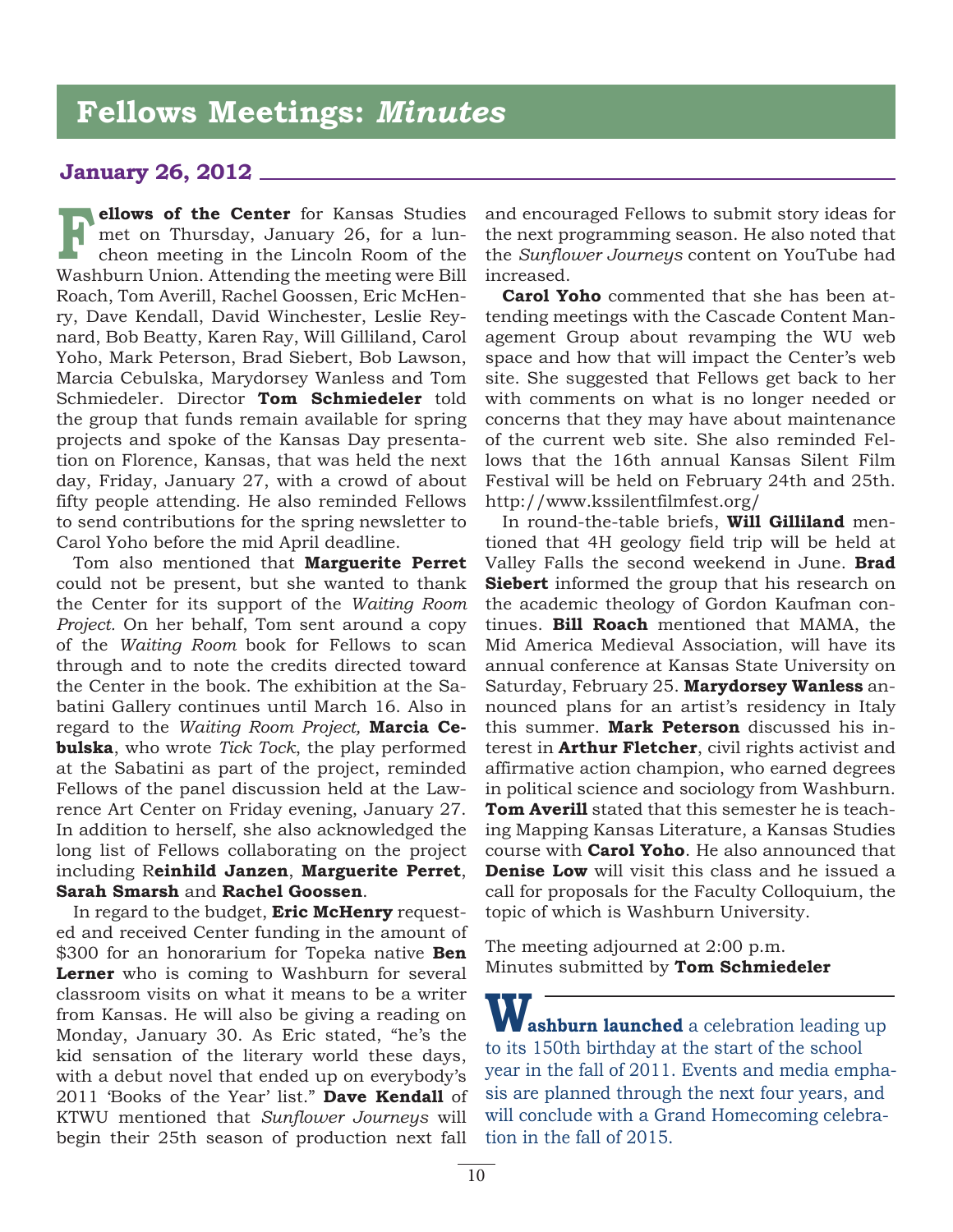### **Fellows Meetings:** *Minutes, cont.*

#### **April 12, 2012**

**ellows of the Center** for Kansas Studies held their final meeting of the academic year on Thursday, April 12, beginning at 7:30. Attending the meeting were Chris Hamilton, David Winchester, Rachel Goossen, Tom Averill, Will Gilliland, Carol Yoho and Tom Schmiedeler. Director **Tom Schmiedeler** reported that a limited amount of funding was still available in the annual budget and he encouraged Fellows to submit their reports for the forthcoming Speaking of Kansas newsletter to be published before the end of the spring semester. **F**

In regard to funding, **Will Gilliland** requested \$100 to fund part of the printing costs for the field guide for the annual 4H Geology Field Trip, which is to be held during the second weekend of June at Valley Falls. His request was approved by fellows. **Tom Averill** requested support for Topeka artist **Justin Marable** (http://blog. designojek.com/2008/02/13/justin-marable/), who is creating a collaborative work with Kansas City paper sculptor **Juniper Tangpuz** that is scheduled to be shown at the Sabatini Gallery at the Topeka/Shawnee County Public Library around Earth Day, 2013. The broader theme of the interactive piece is consumerism and sustainability, and it will feature a Midwest diorama. Marable and Tangpuz have created inspirational art in Topeka, Lawrence and Kansas City. The

two have sought and received funding from other sources, but they need additional funding for their project. Averill believes that because Marable is a Topeka artist focused on Kansas and the installation concerns sustainability and consumerism from a local perspective, the Center would benefit by association with the project. Fellows approved remaining available funding for the project estimated to be \$800 to \$1,000.

**Tom Averill** also encouraged participation of faculty in the fall university colloquium, the theme of which is Washburn University in honor of its sesquicentennial, a four-year celebration culminating in 2015. **Carol Yoho** announced that she has been busy adopting the Kansas Studies web site for the "new look" university web site that is currently being developed. **Rachel Goossen** stated that Washburn is again hosting the state History Day competition on April 1. She also announced that fellow **Sarah Smarsh** learned recently that incoming K.U. Med students will have as required reading the book *A Waiting Room of One's Own*, which evolved from the collaborative *Waiting Room Project* by a number of Center fellows.

The meeting adjourned at 8:45 a.m. Minutes submitted by **Tom Schmiedeler**